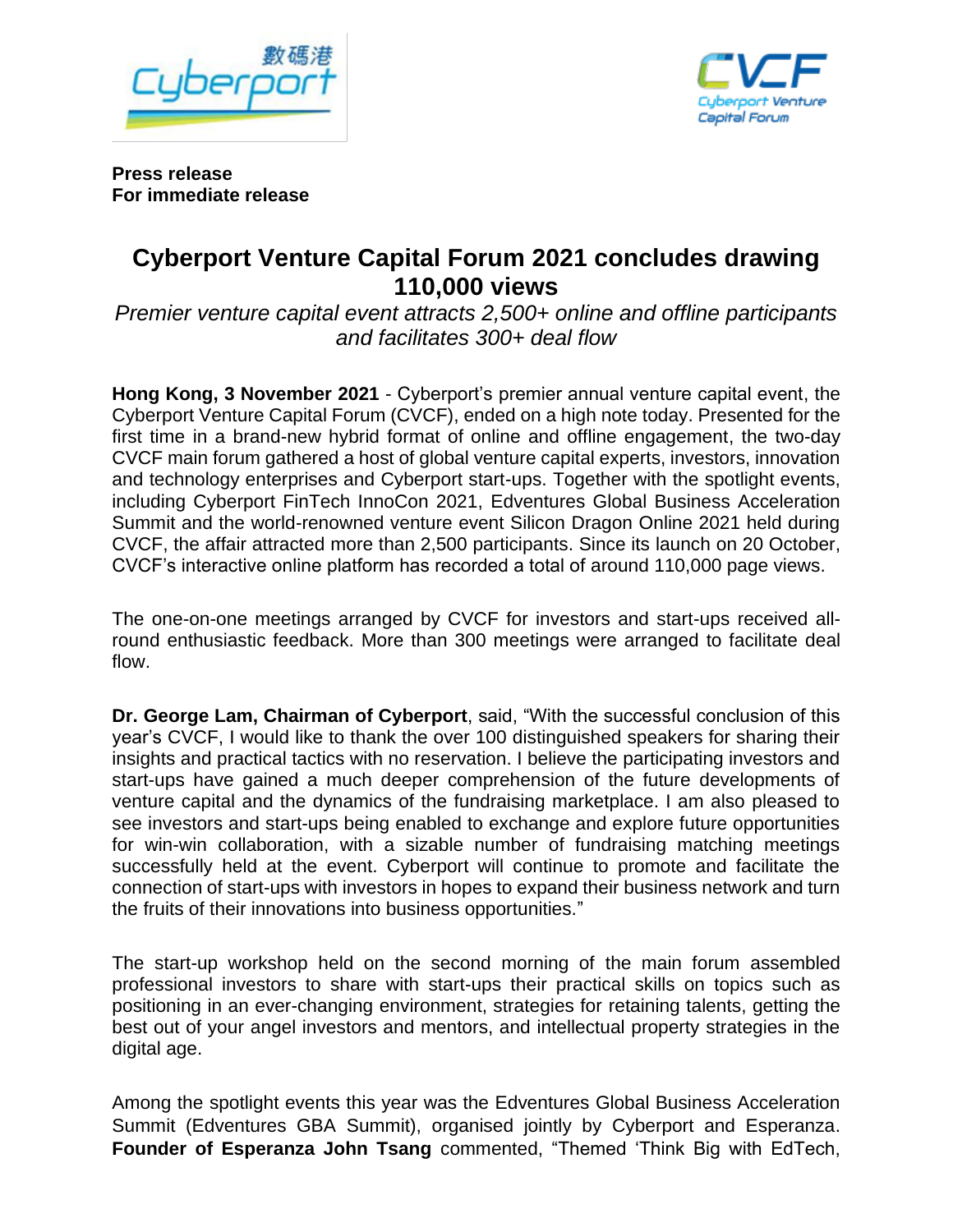



From Quick Fix to Driver of Change', the Edventures GBA Summit this year explored how education technology (EdTech) has transformed from an auxiliary tool for remote learning during the COVID pandemic into an innovative instrument that drives learning in the 21<sup>st</sup> century."

EdTech experts from mainland China, United States, Finland, Israel and Hong Kong deliberated on a huge variety of topics. These included the trends, development and opportunities of the global application of EdTech, how to cross the digital divide chasm, the transformation of new models of workforce development in the digital age, different funding models for EdTech ventures, validating efficacy and learning outcomes, and fostering cross-sector and cross-border partnerships. The topic on developing Hong Kong as an education innovation hub in the Greater Bay Area was also discussed, with a report on this fascinating area to be published by Esperanza in the first quarter of 2022.

**Peter Yan, Chief Executive Officer of Cyberport** said, "The pandemic has accelerated digital transformation within society, driving the development of EdTech and its adoption by the general public. These developments have prompted us to reimagine our models of education and talent cultivation in the 21st century. Cyberport's EdTech community continues to grow and now consists of more than 140 EdTech start-ups who are thriving under the various support programs provided by Cyberport. I am keen to see more talented entrepreneurs join Cyberport in the future to inject new impetus into the Hong Kong growing EdTech ecosystem."

Another highlight of CVCF was the final presentation of the "Edventures Global Business Acceleration Fellowship" in which 12 promising EdTech start-ups from Israel, Canada, India, Sweden, the United Kingdom, the United States and Hong Kong presented their innovative solutions for early childhood education and special education, K12 learning programmes, higher education, career development, and lifelong learning. The Global EdTech Startups Awards (GES Award) China Final was also held during CVCF, with four of the six finalists coming from the Cyberport community. They were AESIR, Find Solution AI, Connect AR and Big Bang Academy. Find Solution AI won the China Final and will enter the global contest on behalf of the China region, while Big Bang Academy was the first runner up.

To provide start-ups with an all-round platform to explore venture opportunities, more than 100 online booths will be featured until mid-November as part of CVCF and its series of spotlight events. Through this platform, start-ups can showcase their innovative technology solutions, participate in investor matching and put forward project pitches.

More information about the contents and speaker line-up of Cyberport Venture Capital Forum 2021 is available at: <http://cvcf.cyberport.hk/>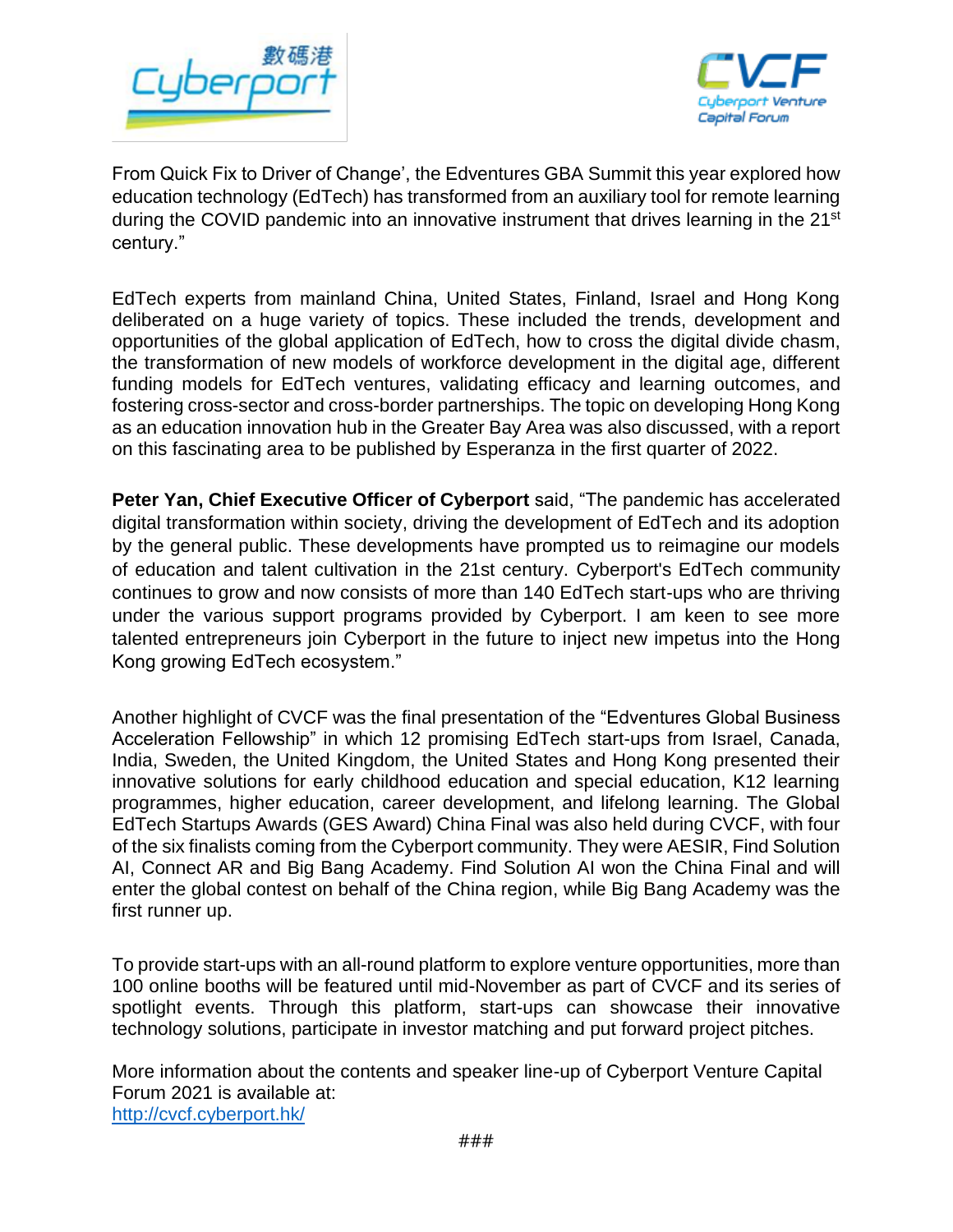



Click [here](https://drive.google.com/drive/folders/1CwDs78qmFdZ9vE7SL2ndBgTsy6w1t0qm?usp=sharing) to download high resolution photos.



Cyberport Venture Capital Forum 2021 received more than 2,500 participants online and offline. Since its grand opening on 20 October, CVCF's interactive online platform has recorded a total of around 110,000 page views.



**Dr. George Lam, Chairman of Cyberport**, thanks the over 100 distinguished speakers for sharing their insights and practical tactics with no reservation, allowing participating investors and start-ups to gain a much deeper comprehension of the future developments of venture capital and the dynamics of the fundraising marketplace.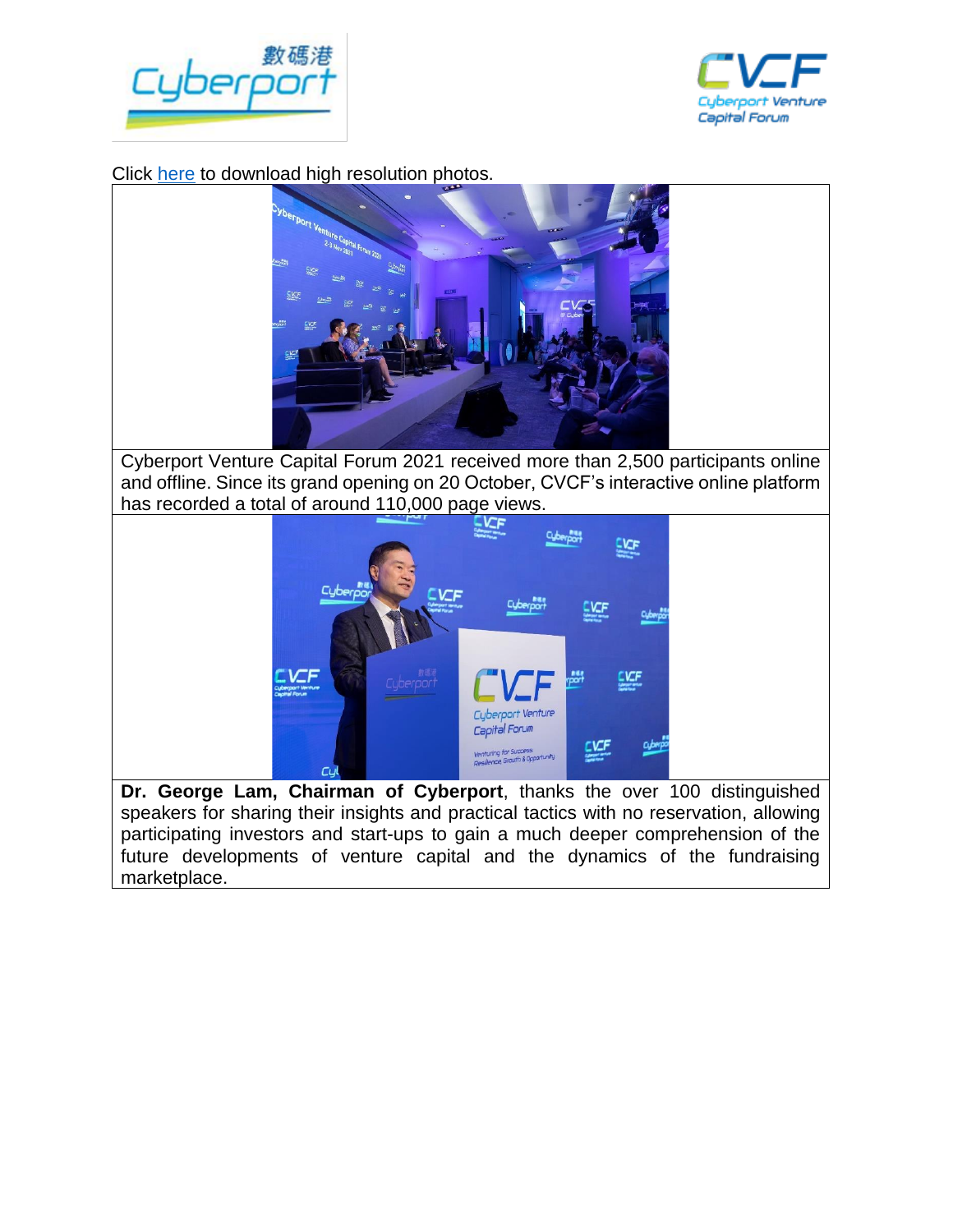





The one-on-one meetings arranged by CVCF for investors and start-ups received all-round enthusiastic feedback. More than 300 meetings were arranged to facilitate deal flow.



Industry experts shared their new trends, development and opportunities at the Edventures GBA Summit. **Founder of Esperanza John Tsang (left)** and **Dr. George Lam, Chairman of Cyberport (middle)** held a dialogue with young moderator Ryan to kick-off the summit.



**Peter Yan, Chief Executive Officer of Cyberport** introduces Cyberport's EdTech community which now consists of more than 140 EdTech start-ups who are thriving under the various support programs provided by Cyberport.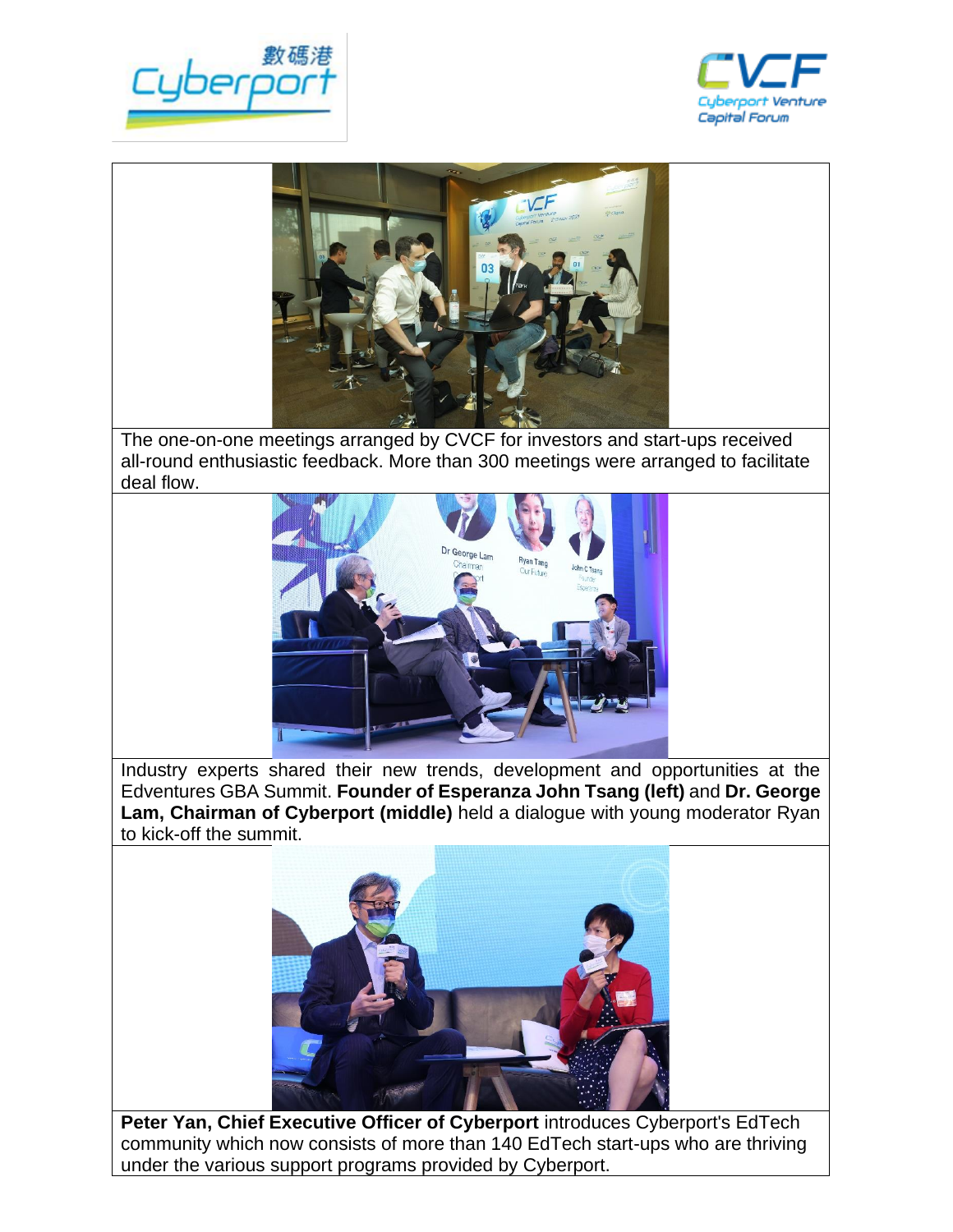





The Global EdTech Startups Awards (GES Award) China Final was also held during the summit. Cyberport start-up, Find Solution AI won the China Final and will enter the global contest on behalf of the China region, while Big Bang Academy was the first runner up.

Viola Lam, CEO and Co-founder of Find Solution AI (left) and Peter Yan, Chief Executive Officer of Cyberport (right)



Presented for the first time in a brand-new hybrid format of online and offline engagement, more than 100 online booths will be featured until mid-November as part of the Cyberport Venture Capital Forum and its series of spotlight events to provide start-ups with an all-round platform to explore venture opportunities. Through this platform, start-ups can showcase their innovative technology solutions, participate in investor matching and put forward project pitches.

More information about the contents and speaker line-up of Cyberport Venture Capital Forum 2021 is available at: <http://cvcf.cyberport.hk/>